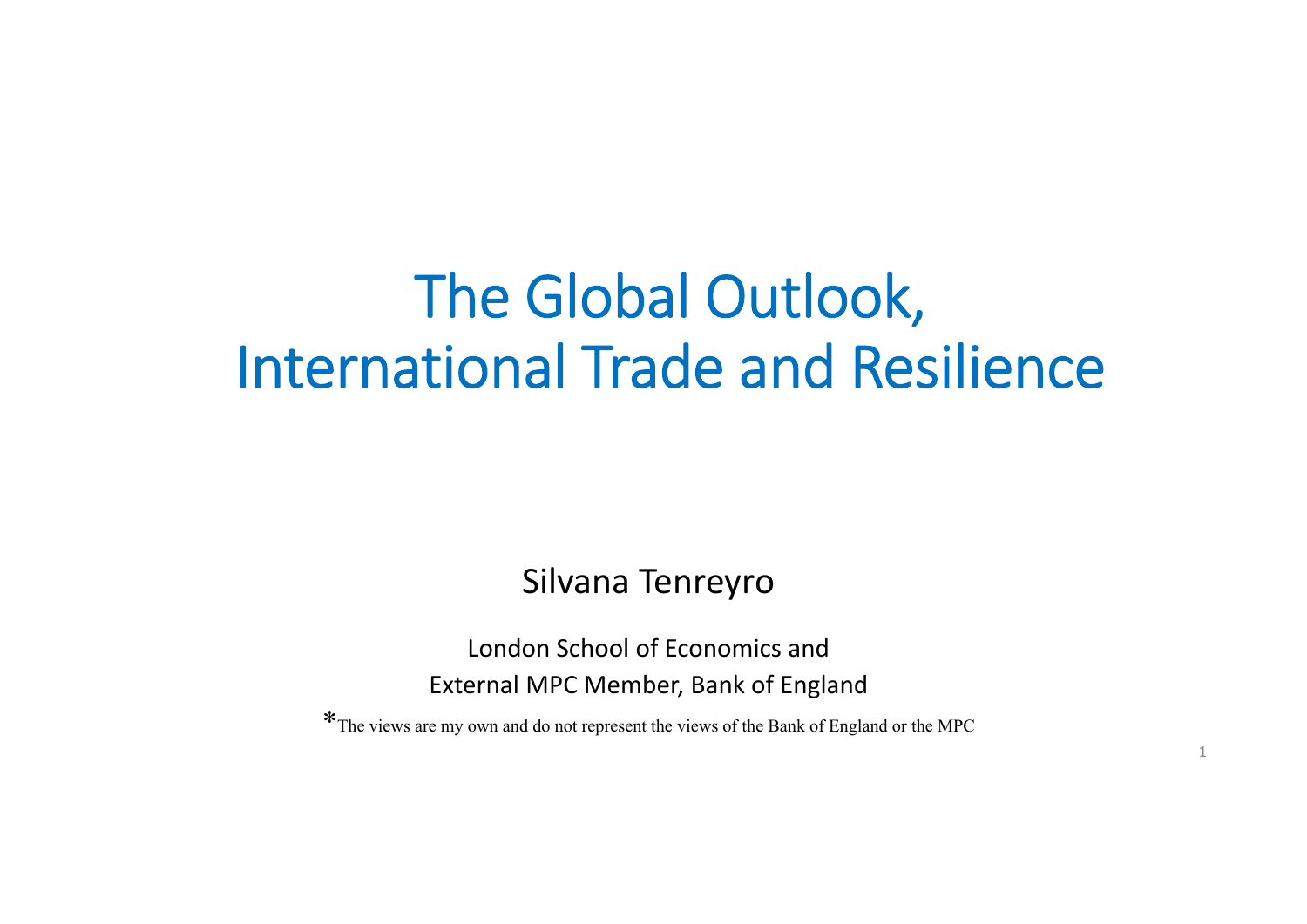# **Outline**

### 1. The Global Outlook

- Vaccine-driven recovery.
- **But divergence across countries:** 
	- **In economic outlook**
	- And in virus prevalence, and risks of further lockdown-related disruption

### 2. The Globalization Question

- **A Protectionist Narrative** 
	- "Self-reliance to build resilience"
- **But concentration on domestic production can be a riskier strategy**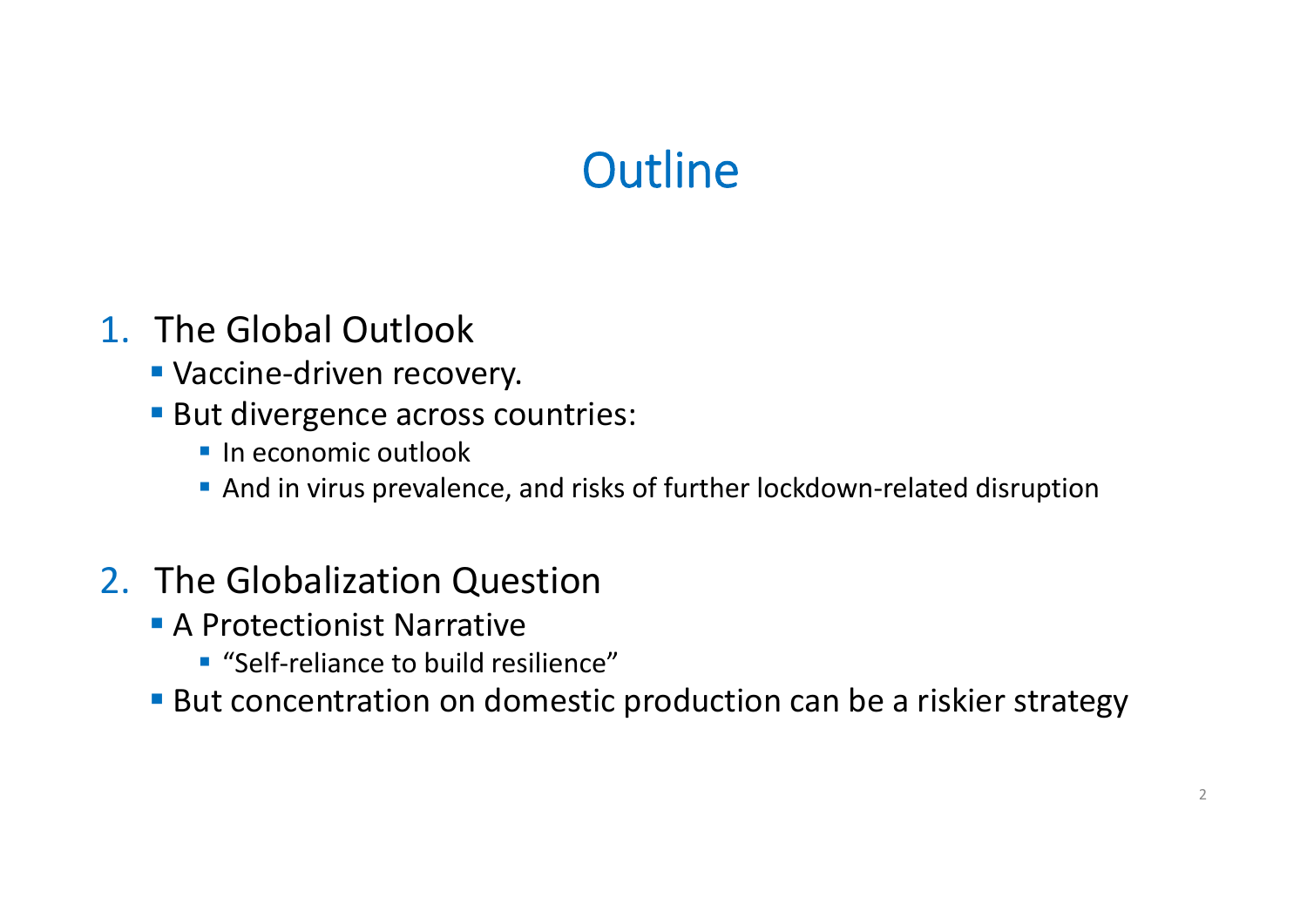**IMF and other forecasters have been revising up global GDP growth forecasts.** 



Source: IMF April 2021 World Economic Outlook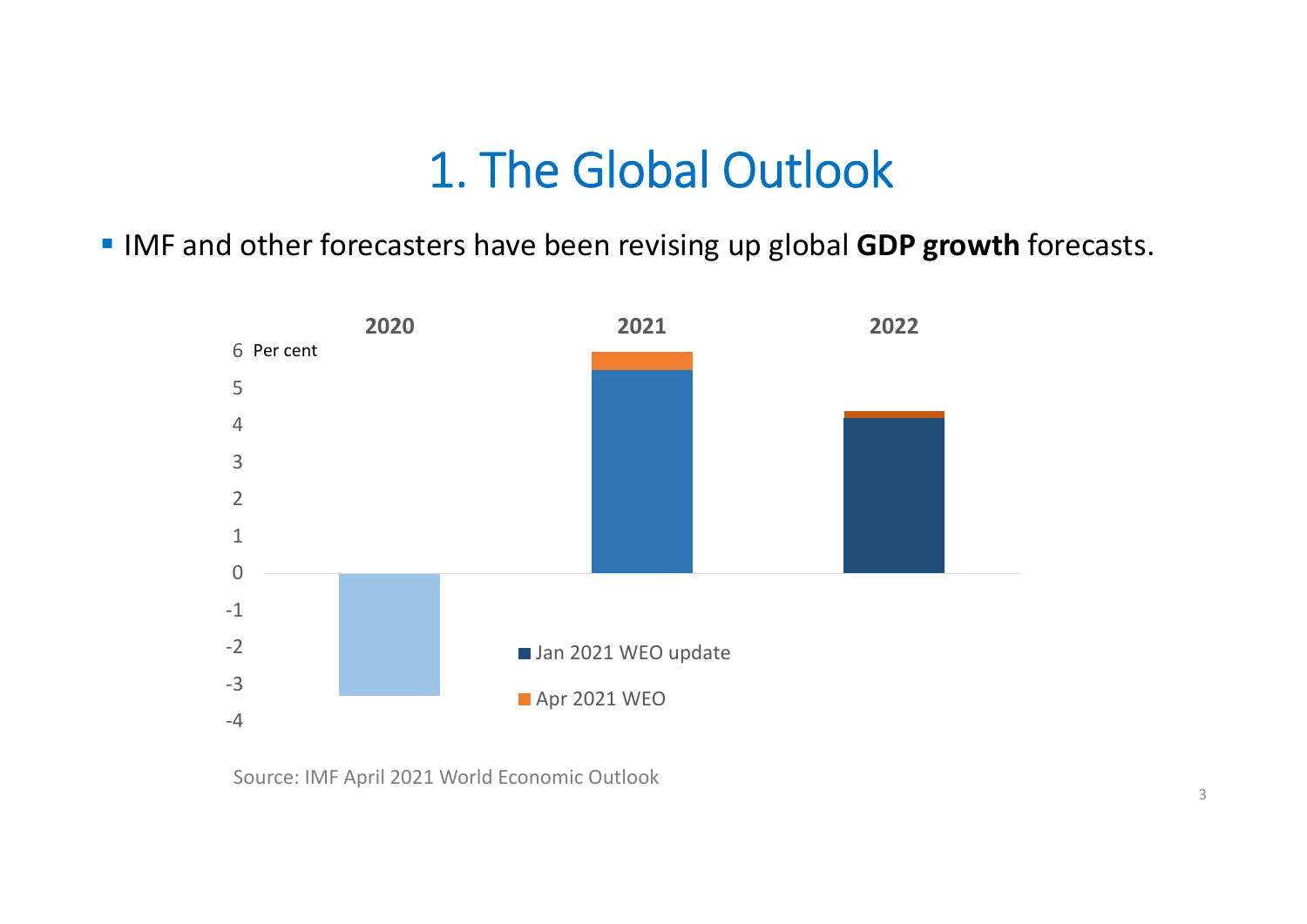**But larger upgrades in advanced economies than emerging and developing eonomies.** 



Source: IMF April 2021 World Economic Outlook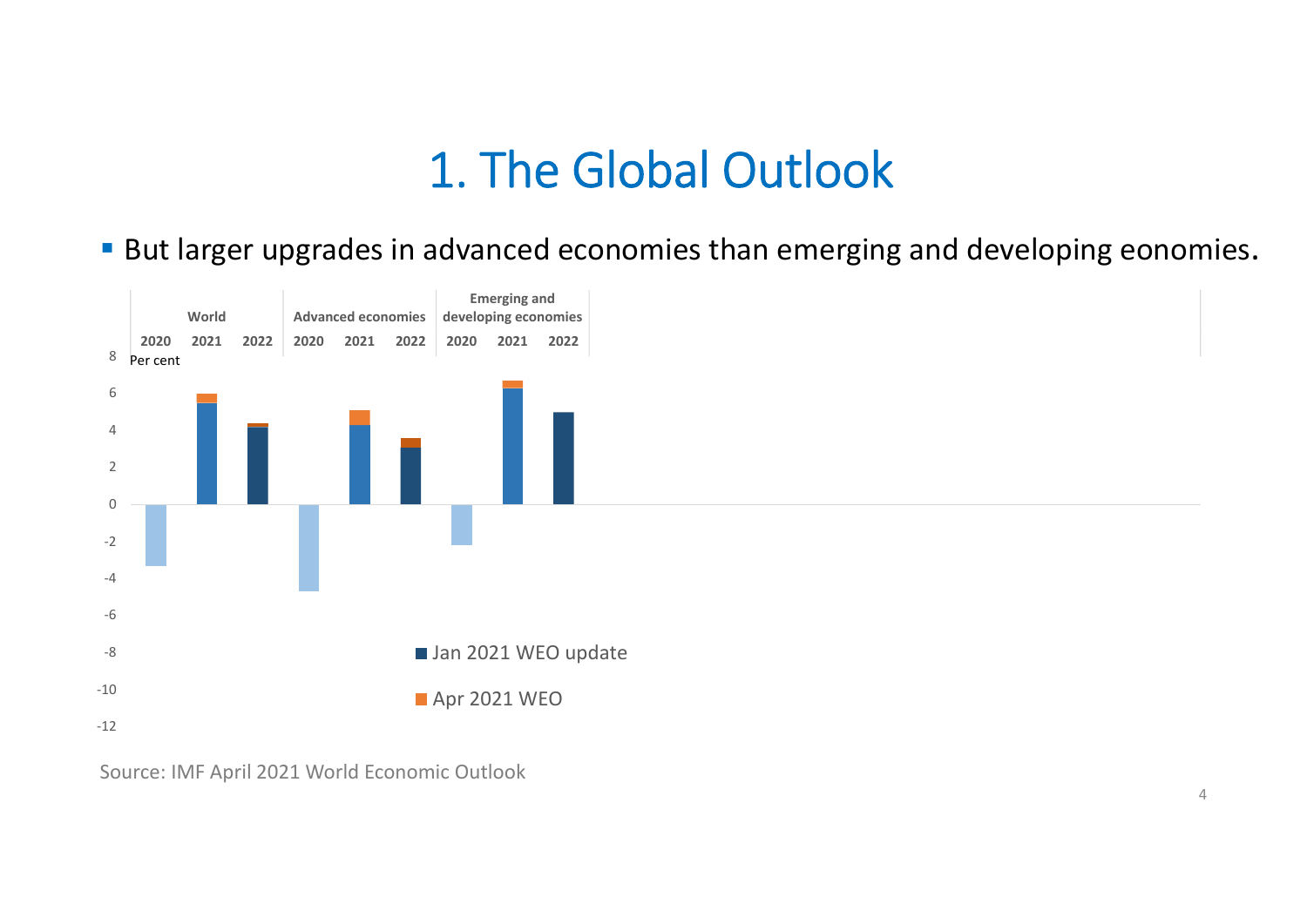And heterogeneity even within advanced economies – strongest upgrades in the US.



Source: IMF April 2021 World Economic Outlook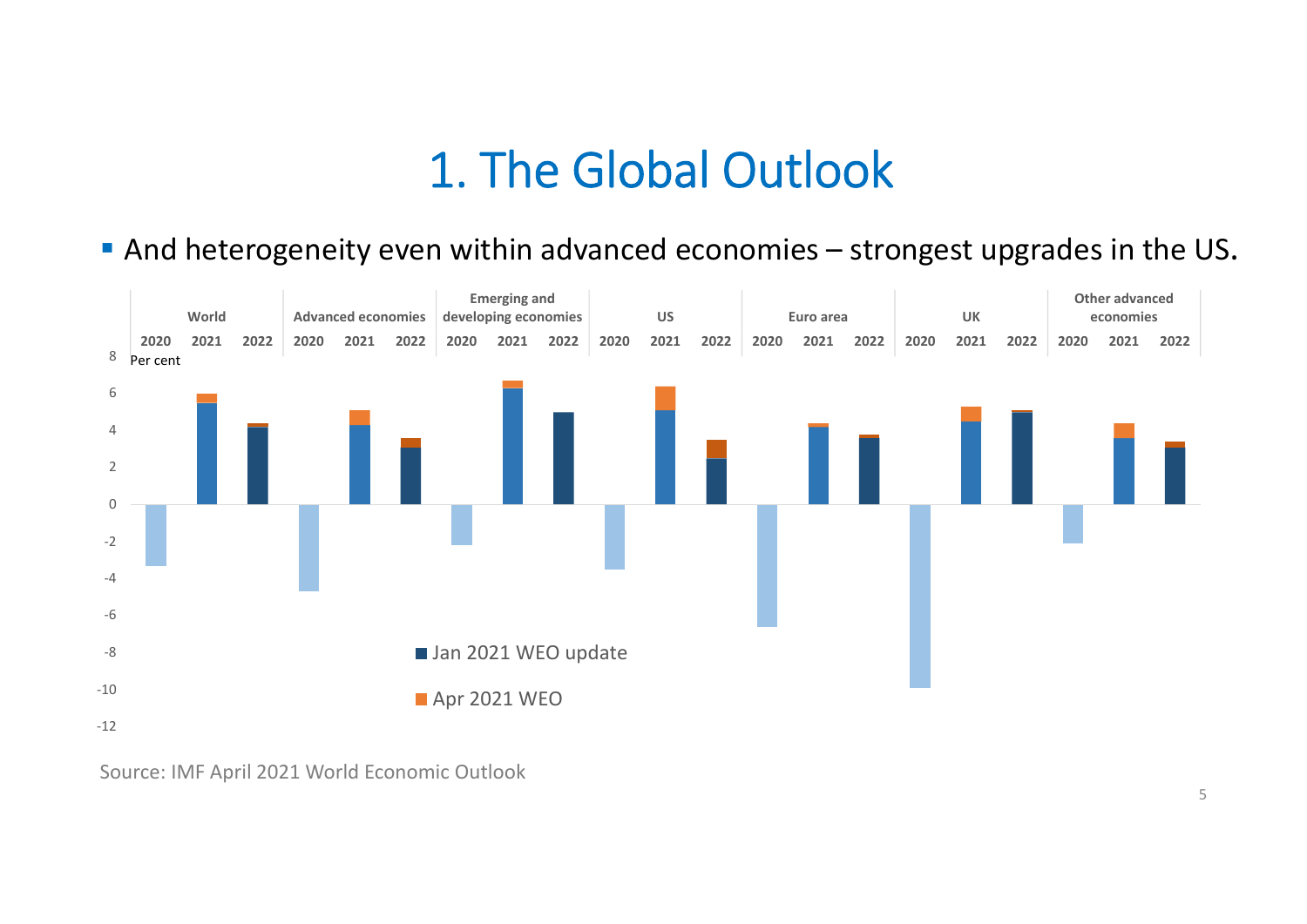‐6‐5‐4‐3‐2 $-1$ 0 <code>GDP $^{\,1}$ </code> Per cent 2 **Advanced economies Emerging market and developing economies** 2019 2020 2021 of potential IMF: expected change in structural primary fiscal balance

Source: IMF April 2021 World Economic Outlook

**Heterogeneous outlook partly due to differences in policy response.**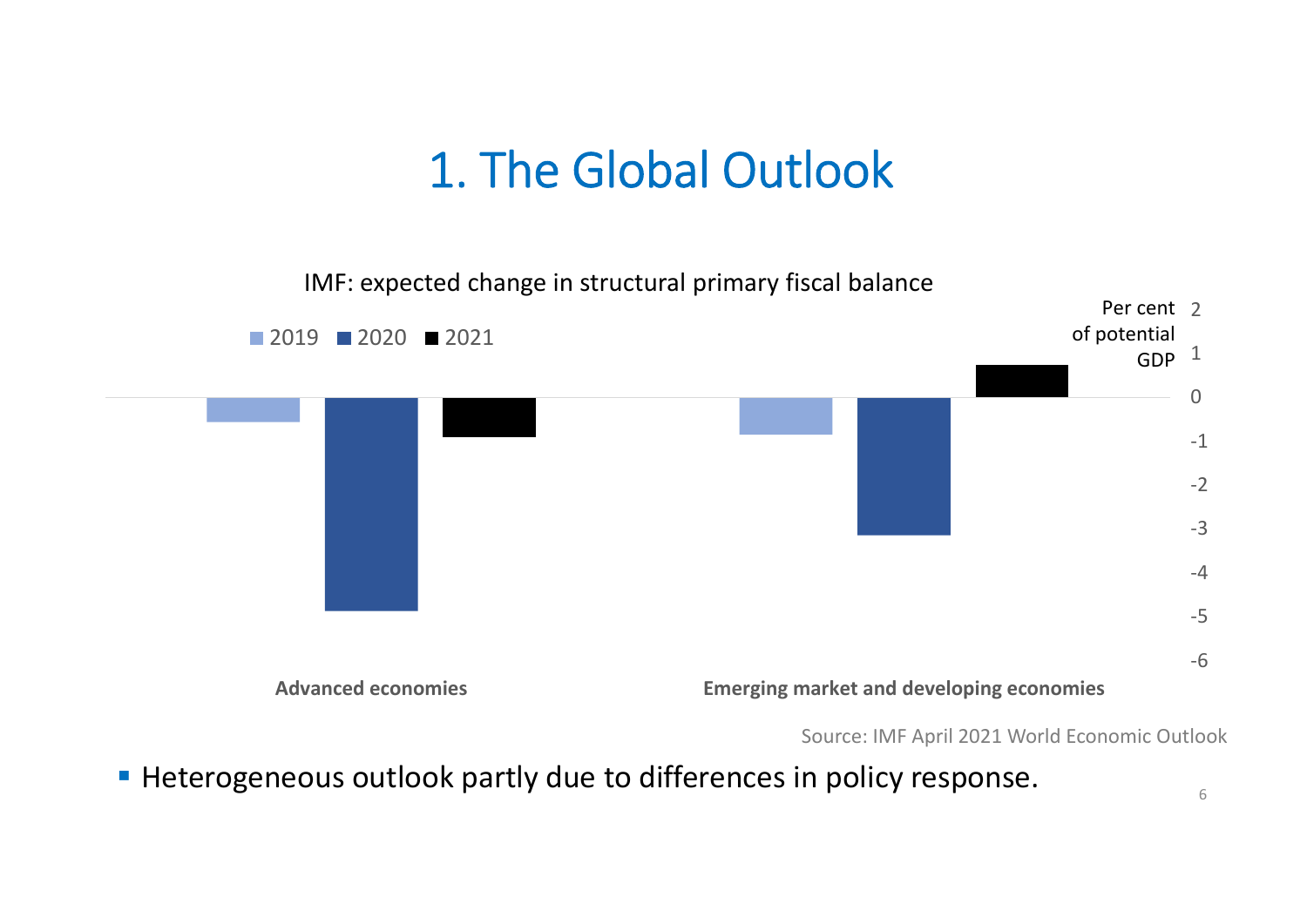Share of people who received at least one dose of COVID-19 vaccine Our World in Data Share of the total population that received at least one vaccine dose. This may not equal the share that are fully vaccinated if the vaccine requires two doses. 60% Israel  $50%$ United Kingdom  $40%$ Chile **United States** 30% Hungary Serbia  $20%$ Germany Sweden **Turkey** 10% **Brazil** India **Russia**  $0\%$ Dec 13, 2020 Jan 15, 2021 Feb 4, 2021 Feb 24, 2021 Mar 16, 2021 Apr 8, 2021

■ …and partly different speeds of vaccine rollout.

**Continued high virus** prevalence in many countries.

Source: Official data collated by Our World in Data

**Nay lead to further** lockdowns, trade and supply chain disruption.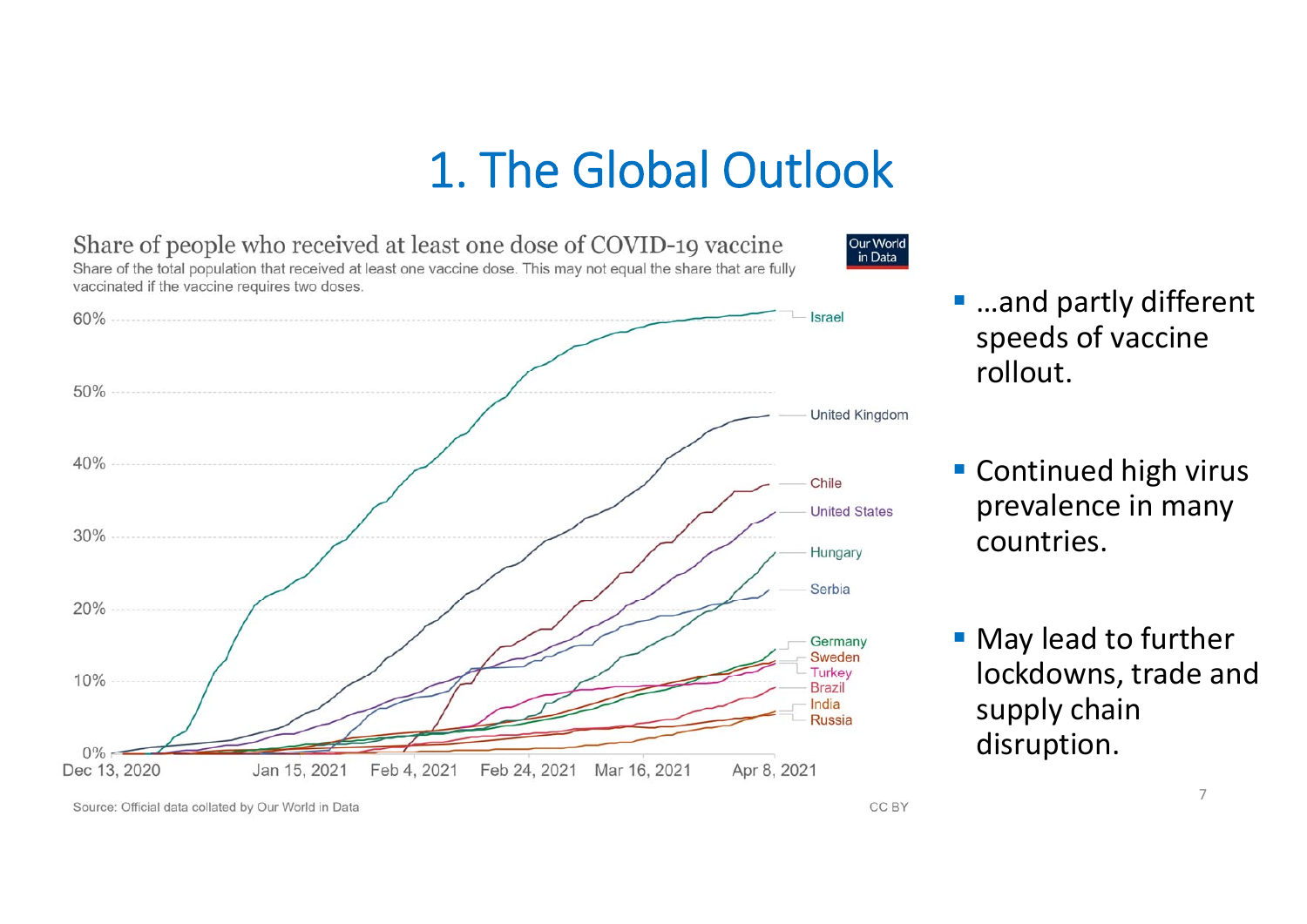# 2. The Globalization Question: How does openness to trade affect volatility?

**The Policy answer:** 

**Seems to assume "increase"** 

Our research (Caselli, Koren, Lisicky and Tenreyro, 2020):

- **Studies two key mechanisms** 
	- **Sectoral specialization**
	- Country-wide diversification
- **Quantifies change in volatility caused by trade**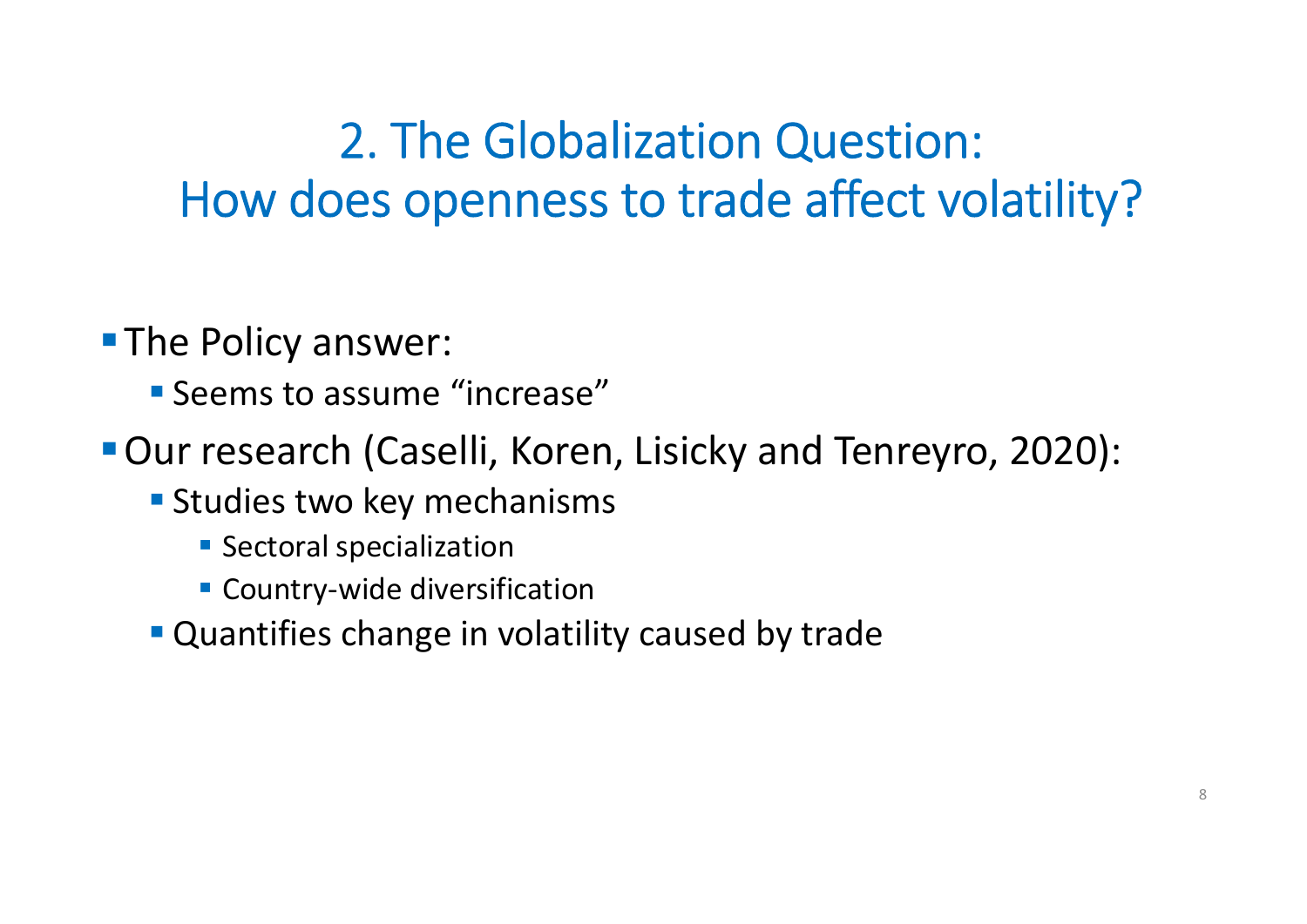# Specialisation Mechanism

- **Trade induces specialization, increasing exposure to sectoral shocks**
- **Implications consistent with standard view** 
	- **Trade tends to increase volatility**
- Caveat: not quite so! Which sectors the economy specialises in? Varcov of sectoral and country shocks.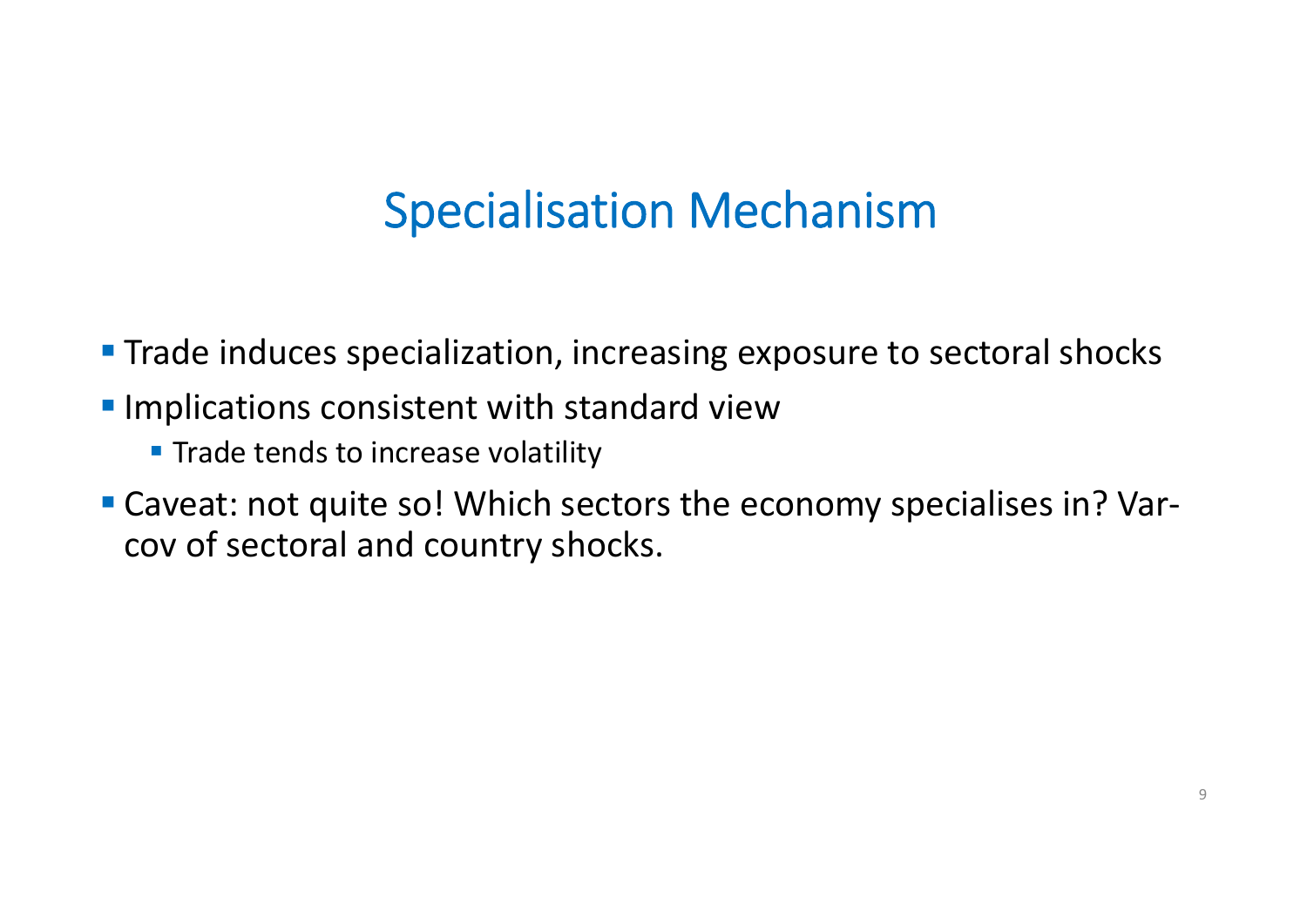# Diversification Mechanism

- **Trade can act as a hedge against shocks**
- **Implications contrary to conventional view** 
	- **Allows firms and countries to diversify suppliers as well as buyers**
	- By diversifying sources of supply and demand, trade tends to reduce volatility
	- **Allows countries to access technologies developed abroad to combat risks**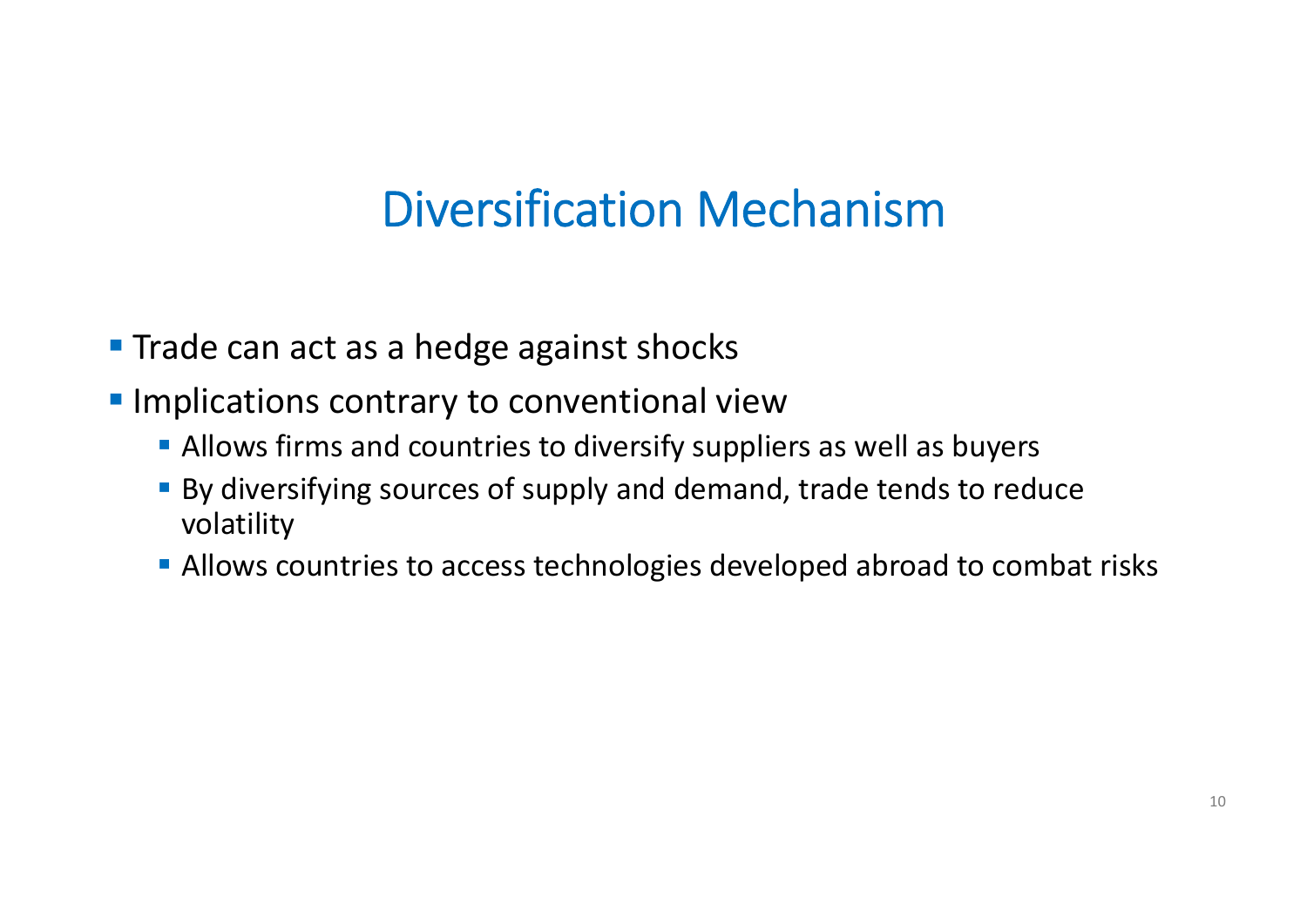Quantitative Results: change in volatility due to changes in trade barriers from the 1970

|                               | Volatility change due to<br>changes in trade barriers<br>(1) | Volatility change due to<br>diversification<br>(2) | Volatility change due to<br>specialization<br>(3) |
|-------------------------------|--------------------------------------------------------------|----------------------------------------------------|---------------------------------------------------|
| Australia                     | $-2.2%$                                                      | $-0.6%$                                            | $-1.6%$                                           |
| Austria                       | $-43.3%$                                                     | $-117.6%$                                          | 74.3%                                             |
| <b>Belgium and Luxembourg</b> | $-66.1%$                                                     | $-106.7%$                                          | 40.6%                                             |
| Canada                        | $-72.9%$                                                     | $-100.3%$                                          | 27.4%                                             |
| China                         | 1.4%                                                         | 0.5%                                               | 0.9%                                              |
| Colombia                      | $-43.7%$                                                     | $-65.1%$                                           | 21.5%                                             |
| <b>Denmark</b>                | $-78.0\%$                                                    | $-40.1%$                                           | $-37.8%$                                          |
| Finland                       | $-37.9%$                                                     | $-66.6%$                                           | 28.7%                                             |
| France                        | $-25.5%$                                                     | 26.5%                                              | $-52.0%$                                          |
| Germany                       | $-53.3%$                                                     | $-49.0%$                                           | $-4.4%$                                           |
| Greece                        | $-21.9%$                                                     | 8.9%                                               | $-30.8%$                                          |
| India                         | $-16.2%$                                                     | $-6.1\%$                                           | $-10.1%$                                          |
| Ireland                       | $-59.0%$                                                     | $-69.0\%$                                          | 10.0%                                             |
| Italy                         | $-27.7%$                                                     | 21.8%                                              | $-49.5%$                                          |
| Japan                         | $-3.1%$                                                      | 8.0%                                               | $-11.1%$                                          |
| Mexico                        | $-56.8%$                                                     | $-92.9%$                                           | 36.1%                                             |
| <b>Netherlands</b>            | $-72.9%$                                                     | $-133.2%$                                          | 60.3%                                             |
| Norway                        | $-33.1%$                                                     | $-90.0\%$                                          | 56.9%                                             |
| Portugal                      | $-6.2%$                                                      | $-60.3%$                                           | 54.2%                                             |
| <b>ROW</b>                    | 1.1%                                                         | $-1.5%$                                            | 2.6%                                              |
| <b>South Korea</b>            | $-1.3%$                                                      | $-9.8%$                                            | 8.5%                                              |
| Spain                         | .80.5%                                                       | $.438\%$                                           | $-36.7%$                                          |
| Sweden                        | $-41.6%$                                                     | $-27.0%$                                           | $-14.5%$                                          |
| <b>United Kingdom</b>         | $-60.6%$                                                     | $-29.6%$                                           | $-31.0%$                                          |
| <b>United States</b>          | $-1.7%$                                                      | 8.2%                                               | $-9.8%$                                           |
| Average                       | $-36.1%$                                                     | $-41.4%$                                           | 5.3%                                              |

11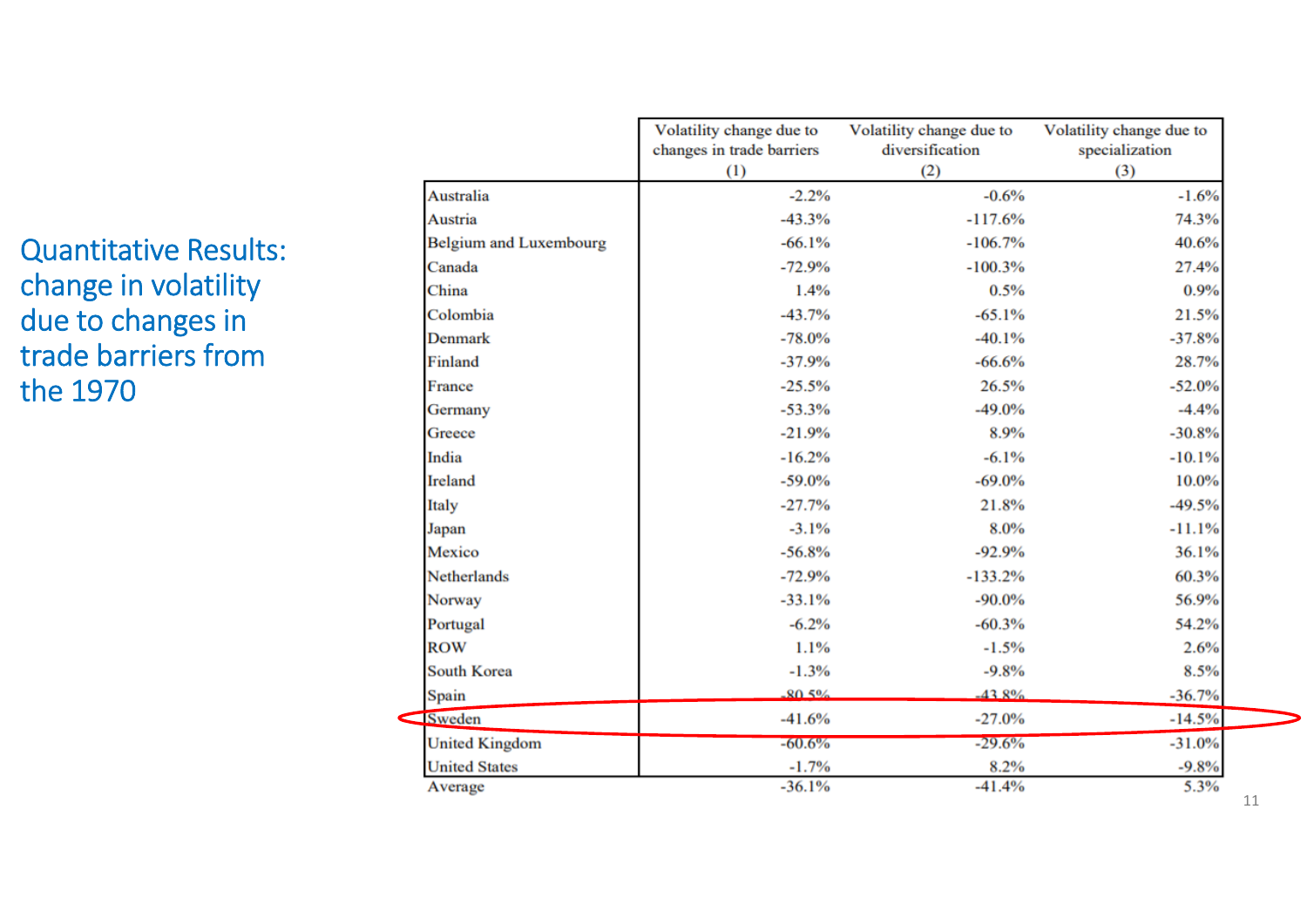# Takeaways from our research:

### ■Theoretical

**Trade increases or reduces volatility depending on the variance** ‐ covariance structure of all countries' and sectors' shocks.

### Quantitative

- increased openness contributed to a decline in volatitlity in 1970-2007 in most countries
- **Sectoral specialization channel generally small**
- **Heterogeneity: signs and quantities vary across countries**